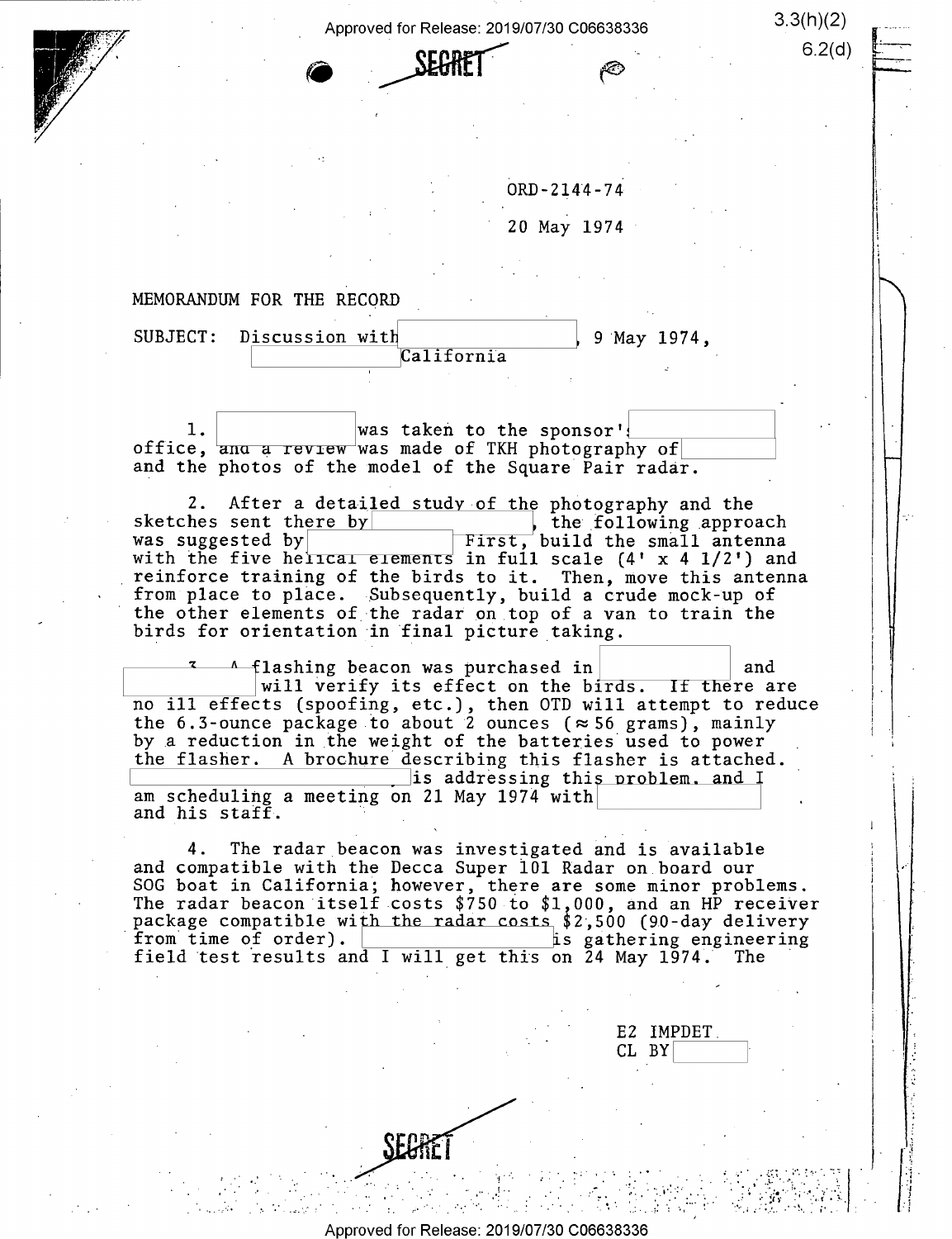#### Approved for Release: 2019/07/30 C06638336 .

SUBJECT: Discussion with<br>
California 9 May 1974

 $\sum_{i=1}^n$ 

 $\vdash$ 

 $\vdash\vdash$ 

 $\mathbf{I}$ 

r~

transponder receives at "X" band and transmits back at HF or VHF frequencies. At the present time, the boat's Decca Super 101 Radar antenna is being repaired after being damaged in a windstorm (repair time is five weeks from 8 May 1974). This unit should be checked out with our radar and would be a worthwhile backup to the flashing beacon. As an additional backup to this Ocean Applied Research (OAR) unit, and the development of submitted a quote for the development of

a similar beacon, and the development costs would be about \$12,500 with a three-month delivery time. This quote is included for completeness; however, the OAR units are available and possibly a unit could be borrowed from the Navy undersea group in San Diego for test and evaluation.<br>When this becomes available, an SOG man and I should check this unit out. ' -

5.' While determining the status of bird training, the<br>subject of motor-sailer type boats was discussed. I told<br>of my concern about the size or color of the jib<br>sail and asked whether or not the birds might be spoofed by it. explained that the birds could adjust to it quite easily, but it would be worthwhile training them to<br>it early as they would have to be retrained to land on a boat with sails. Since we will eventually be using sailboats, we should make provisions for getting boats with the same color jib for all boats used. I asked to generate a list of questions he would like answers to during the rehearsal cruise.<br>and I will generate a list of questions for the SOG people to answer during the rehearsal phase as well as the log format desired by us.

. Operations Technology, ORD.

I

' いっしょうしょ エコ・ティティー しょくい で 競り ど・カイト 小

. . \_ . .\_. - U 2-\_,\_,\_~ \_

' '

 $\ddot{\phantom{0}}$ . i'.

Attachment: A/S



. .

' '- -

' D' - :\_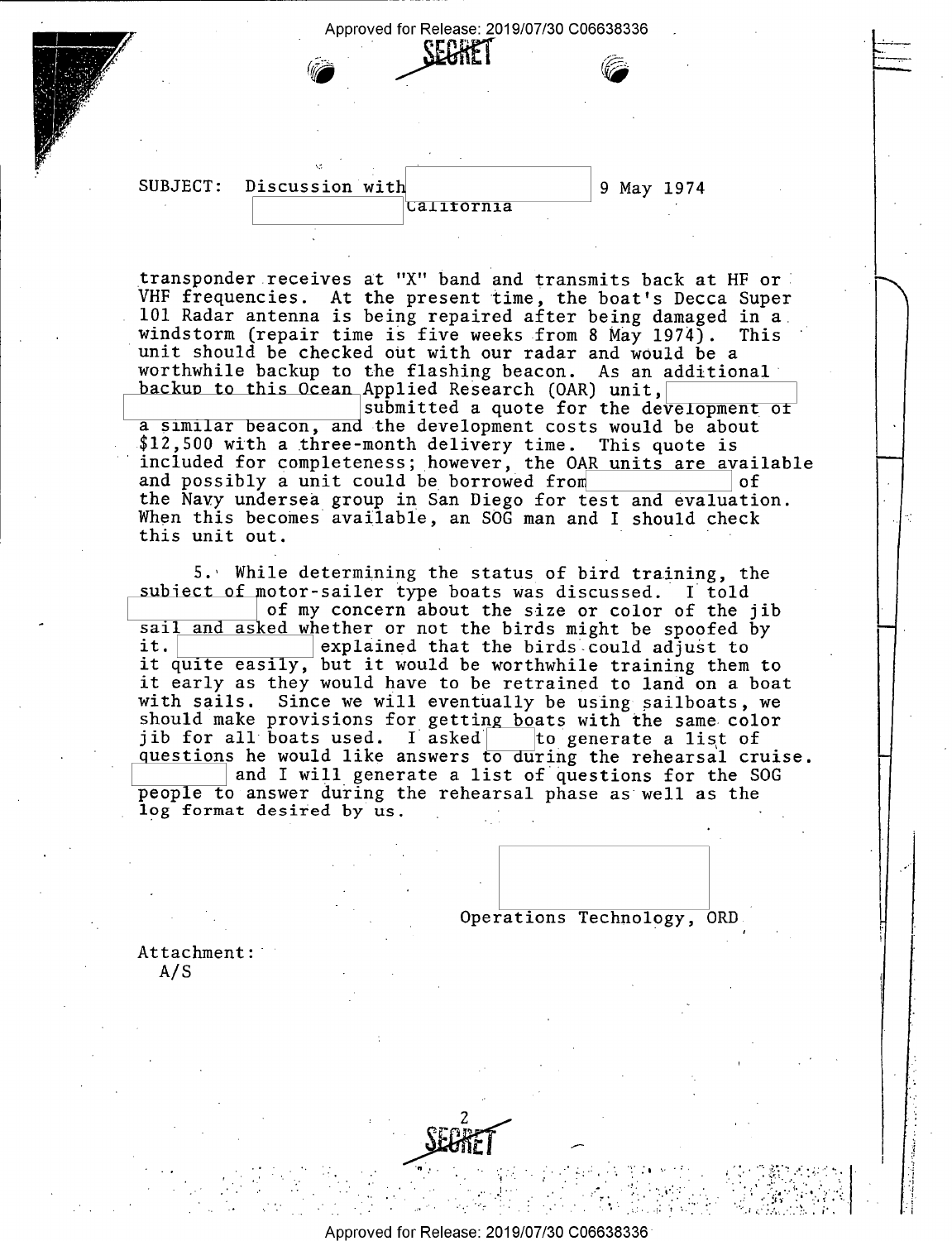ndar transponder tracking system developed, contract with U.S. Navy in 1972)

### ystem Description

The function of the system is to mark a flying animal n such a way that its range and bearing can be determined. system block diagram is shown in Figure 1. The system onsists of an X band radar set of standard design which s used to interrogate the remote package and to display he range and bearing, and a remote transponder capable of eceiving the radar's interrogation and responding. In his specific system the response to the radar's interroation is a short pulse of radio frequency not in the radar. )and (9350 MHz) but in the H. F. band. Tests for Phase I ere run with a response at 31 MHz, the center frequency of the radar's intermediate frequency amplifier. In operation i 31 MHz receiving antenna is connected to the input of the tadar I.F. amplifier so that the return pulse is displayed in the same manner that the normal radar return would be. Since the normal radar receiver is disconnected, the normal radar return is not displayed leaving the screen blank except for the transponder's signal.

#### Transponder Design

A block diagram of the transponder is shown in Figure It consists of an X band monopole antenna, a stripline  $2.$ matching network, a video preamplifier, a triggered pulse gneerator, and an W.H.F. 2-stage transmitter. A skematic of the transponder is shown in Figure 3. The battery stack supplies 3 volts for the video amplifier and 9 volts for the transmitter.

## Radar Modifications

The radar ultimately furnished for this program is a Karr Voyageur Marine Model LN55. Mounts for the radar components were fabricated into one module so that the unit may be moved easily by two men. Electrical modification included analysis of the IF amplifier and disconnection from the X Band mixer; design of a matching network and band pass filter to connect a 150 MHz, 1/2 wave whip antenna.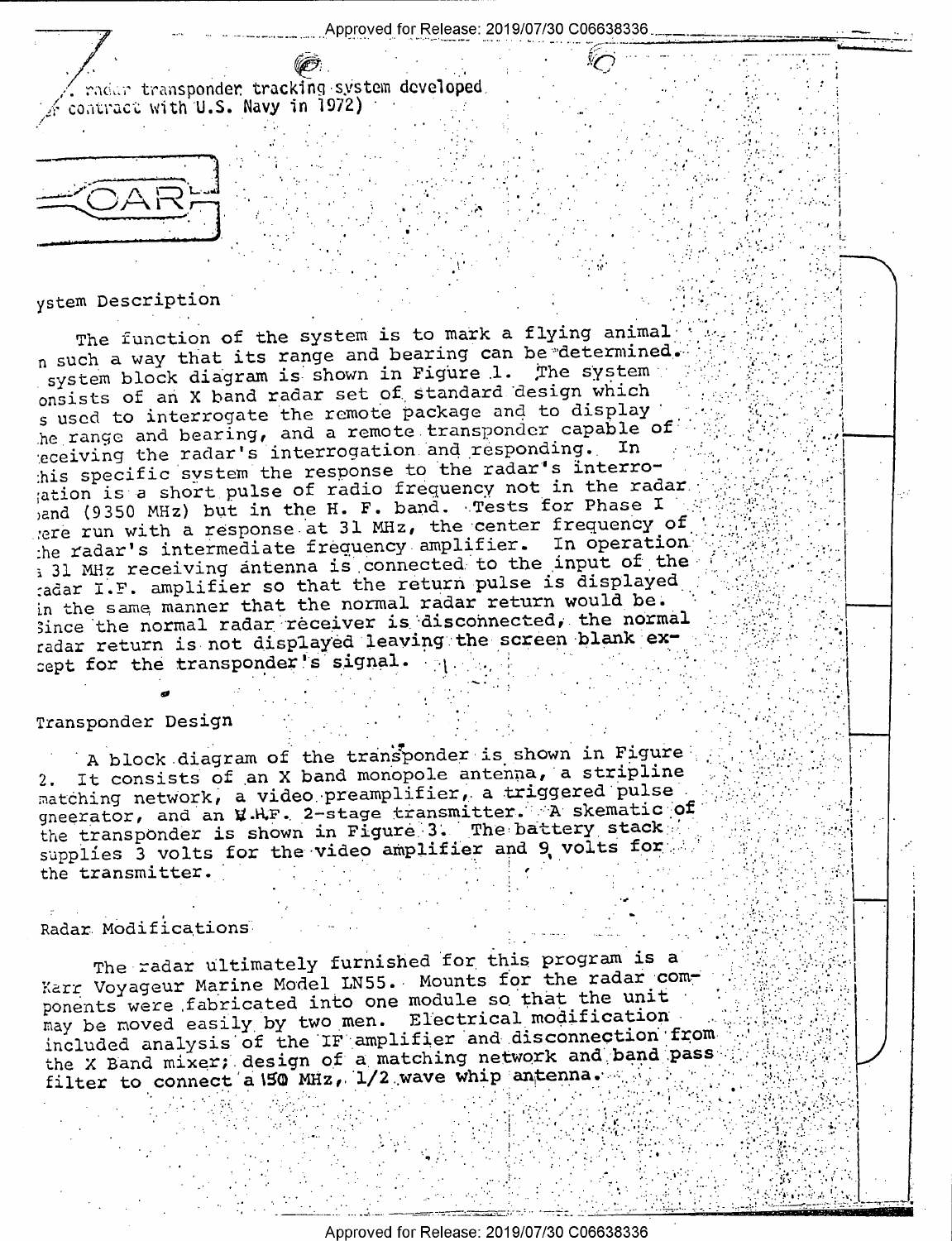# DISTRESS MANRE LIGHT (STROBE)

#### **DESCRIPTION**

Ø

The Save Ur' Lif'r is a compact, self contained pocket<br>sized, high intensity strobe flasher that is designed for<br>the search and rescue of individuals who are lost on<br>land or sea. It was designed to meet the very rigid<br>test is mandatory equipment for all fliers.

It provides very brilliant flashes of strobe light, fifty times per minute, of approximately 500,000 peak intensity candlepower and can be seen for great distances. intensity candlepower and can be seen for great

It is waterproof (operates submerged) — It is shock and vibration proof — It operates at both very low and high temperatures and has a special mercury battery that will provide up to 12 hours of continuous flashing. '

The case is molded of high impact, bright, orange plastic and the reflectorized xenon lamp flashes through a clear plastic lens, giving wide angle visibility. The battery screws into the case for easy replacement.

It comes equipped with a woven loop to permit its being attached to a belt or other parts of clothing or <sup>a</sup>military type of carrying pouch is available at slight extra cost.

 $\prime$   $\sim$   $\prime$ l and a mass of  $\mathbb{Z}$  . We are set  $\mathbb{N}$ 'Cl ~. . The interaction of  $\mathscr{P}$ -/:1 . . I

\_ f.





I

I. I

 $\ddot{\phantom{a}}$ II?

'-1

SAVE UR' LIF'R-Distress Marker Light Model  $SDU - 5/E$ 

/////// 2 ■ \\\\\\\



Approved for Release: 2019/07/30 C06638336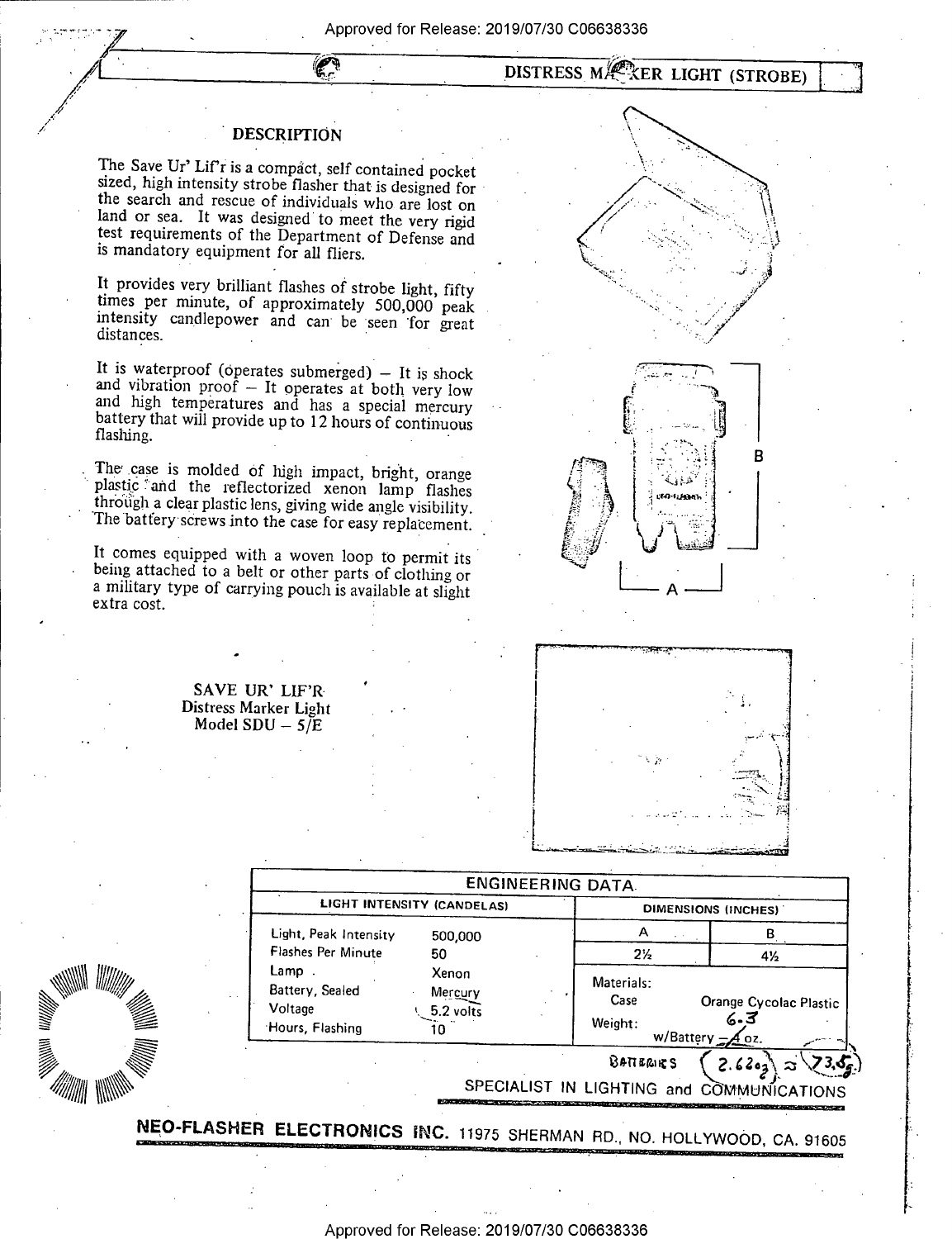\_ Approved for Release: 2019/07/30 C06638336

May 3, 1974

U.S. Government Washington, D.C.

Gentlemen:

The following information is submitted for the development of a miniature X-band transponder-which will meet the following characteristics.

Input Frequency Range 5.415 to 9.475 GHz Input Trigger Sensitivity 5.40 dbm Input Trigger Sensitivity Input Pulsewidth Input PRF Output Frequency (Fixed) 150 MHz Output

. '

Output Pulse Peak Power<br>
Output Frequency Stability  $+ 1.0 \text{ mW } +3$  db  $+ 1.0 \text{ mHz}$ Output Frequency Stability DC Input Power

Input & Output RF Connectors<br>DC Supply Size . ' '

.5 µsec nominal<br>1500 pulses per second A pulse pair for every input trigger pulse \_ Output Pulse Code A 2 usec pulse followed by a 1 usec pulse separated<br>by a 2 usec off period  $30$  ma average max from a 5V. battery, battery end\_life 4V. DC<br>3 mm Female OSSM Solder pins  $,1x1x3$  inches excluding  $, 3$  over  $**$ connectors

Prototype cost is \$12,500 and delivery is to be three months ARO. \_

'

We have reviewed the proposed power budget and the results of our review are as follows: ~ -